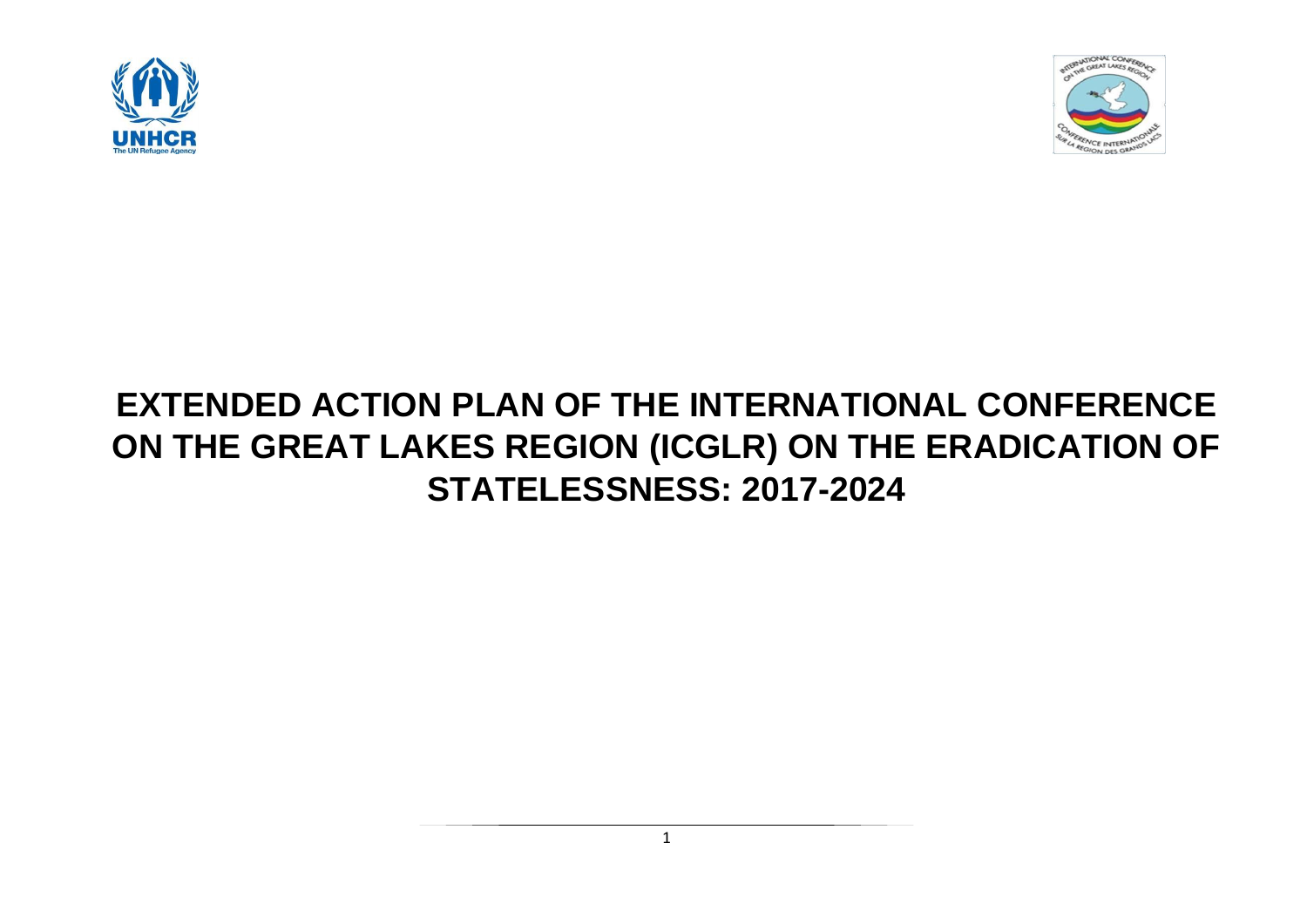



## **1. Context**

Globally, millions of people including many in the Great Lakes Region are stateless or at risk of statelessness, which limits their enjoyment of the full range of human rights. Among the causes of statelessness in the Great Lakes Region are gaps in nationality laws and policies that leave some people without recognition of the nationality of any State. Even though there is no comprehensive legal framework to address these gaps, efforts have been made by Member States of the International Conference on the Great Lakes Region (ICGLR) to resolve this problem, by amongst others, acceding to the 1954 Convention relating to the Status of Stateless Persons and/or the 1961 Convention on the Reduction of Statelessness.

Furthermore, Heads of States and Governments adopted the Dar-Es-Salaam Declaration on Peace, Security, Democracy and Development in the Great Lakes Region on 24 November 2004 (so called Dar-Es-Salaam Declaration) and signed the Pact on Security, Stability and Development in the Great Lakes Region on 15 December 2006. These instruments address some dimensions of statelessness, like paragraph 68 of the Dar-Es-Salaam Declaration in which States commit to adopt a common regional approach for the ratification and implementation of the UN Conventions on Statelessness, harmonize national legislations and standards, and to provide refugees and displaced persons with identification documents enabling them to have access to basic social services and exercise their rights. The Declaration on Peace, Security, Democracy and Development crowned by the entry into force of the Pact on Security, Stability and Development in June 2008 is a historical instrument and a milestone in the fight against statelessness in the Great Lakes Region. The Declaration was adopted during the first summit of Heads of States and Governments in Dar-Es-Salaam Tanzania from19-20 November 2004 under the auspices of the United Nations and the African Union.

In the spirit of the Dar-Es-Salaam Declaration, the ICGLR adopted a regional programme of action on the Humanitarian and Social Questions in August 2016: "Framework of Durable Solutions on Humanitarian, Social and Environmental Questions in the Great Lakes Region". This programme translates the commitments of Heads of States and Governments into concrete actions in the areas of human rights protection and security. It sets out support measures the ICGLR and the UNHCR can provide to Member States as defined in the paragraph 68 of the Dar-Es-Salaam Declaration and point 4.1.1 of the Regional Programme of Action on Humanitarian and Social Questions relating to the respect of legal international and regional instruments on international human rights law, international humanitarian law, the issuance of identity documents to internally displaced persons, refugees and stateless. It includes measures which the ICGLR will adopt in order to ensure the monitoring of requests issued by Member States and national monitoring mechanisms on the implementation of each Member State.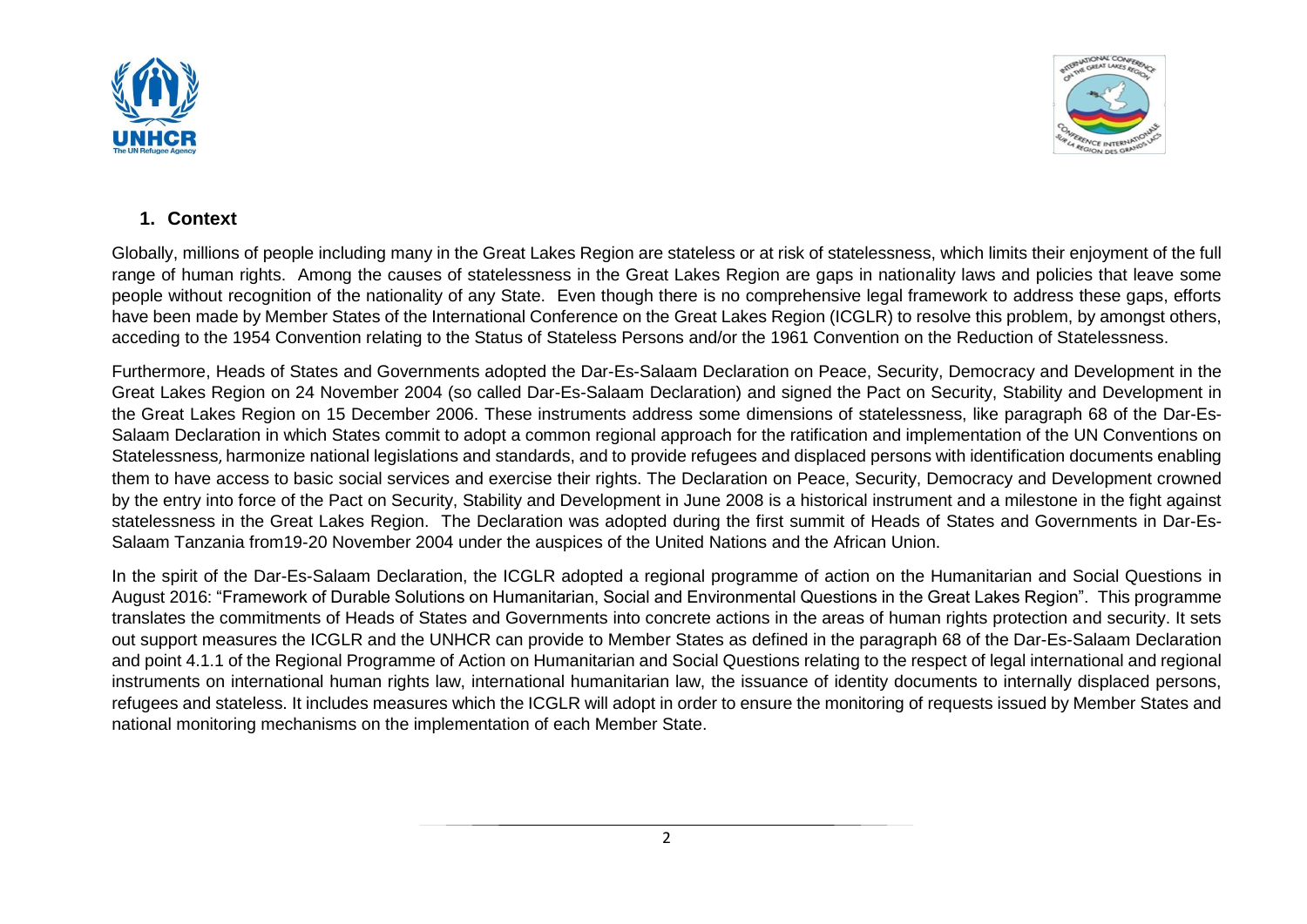



### **2. Strategic objectives**

#### **Strategic objective 1: To ensure compliance with relevant legal, policy and institutional frameworks for eradicating statelessness**

ICGLR Member States recognize that the adoption of a common regional approach in view of the ratification and the implementation of the UN Conventions on Statelessness, the harmonization of corresponding national legislations and norms and the provision of identity documents to refugees and displaced persons, enabling them to access basic social services and to enjoy their human rights are key elements in the prevention and eradication of statelessness in the Great Lakes Region. Three (3) States including Zambia, Uganda and Rwanda have already acceded to the 1954 Convention relating to the Status of Stateless Persons while only one State (Rwanda) has already acceded to the 1961 Convention on the Reduction of Statelessness.

Recognizing the necessity of harmonizing the nationality laws in the region and ICGLR's pivotal role in eradication and prevention of statelessness, ICGLR, in collaboration with UNHCR and the competent institutions of the African Union, will assist Member States by adopting common standards that will guide the reform of nationality legislation of the States of the Great Lakes Region, including *inter alia* the removal of discriminatory provisions in the transmission of nationality and the inclusion of safeguards against statelessness to ensure that every child acquires a nationality at birth.

| Objective 1.1: Accession to the international conventions on statelessness                                                                                                                                                                                       |                                                                                         |                                                                                          |                                                                                                                        |                  |
|------------------------------------------------------------------------------------------------------------------------------------------------------------------------------------------------------------------------------------------------------------------|-----------------------------------------------------------------------------------------|------------------------------------------------------------------------------------------|------------------------------------------------------------------------------------------------------------------------|------------------|
| <b>Activities</b>                                                                                                                                                                                                                                                | <b>Performance Indicator</b>                                                            | <b>Responsible Authorities</b>                                                           | <b>Source</b><br><b>of</b><br><b>Verification</b>                                                                      | <b>Timeframe</b> |
| information<br>1.1.1<br>sensitization<br>Undertake<br>and<br>campaigns in Member States on the need to accede to<br>the International Conventions on Statelessness for<br>government authorities, civil society organizations and<br>other relevant stakeholders | # of campaigns carried<br>out                                                           | <b>ICGLR Executive</b><br>Secretariat of ICGLR,<br>UNHCR, civil society<br>organizations | Workshop reports                                                                                                       | 2023             |
| 1.1.2 Present a Memorandum to the ICGLR on the<br>need to accede to the International Conventions on<br><b>Statelessness</b>                                                                                                                                     | Memorandum presented<br>the Regional Inter-<br>to<br>ministerial<br>Committee<br>(RIMC) | <b>ICGLR Executive</b><br>Secretariat                                                    | Memorandum;<br>0f<br>the<br>Report<br>meeting<br>the<br>of<br>Regional<br>Inter-<br>Ministerial<br>Committee<br>(RIMC) | End 2019         |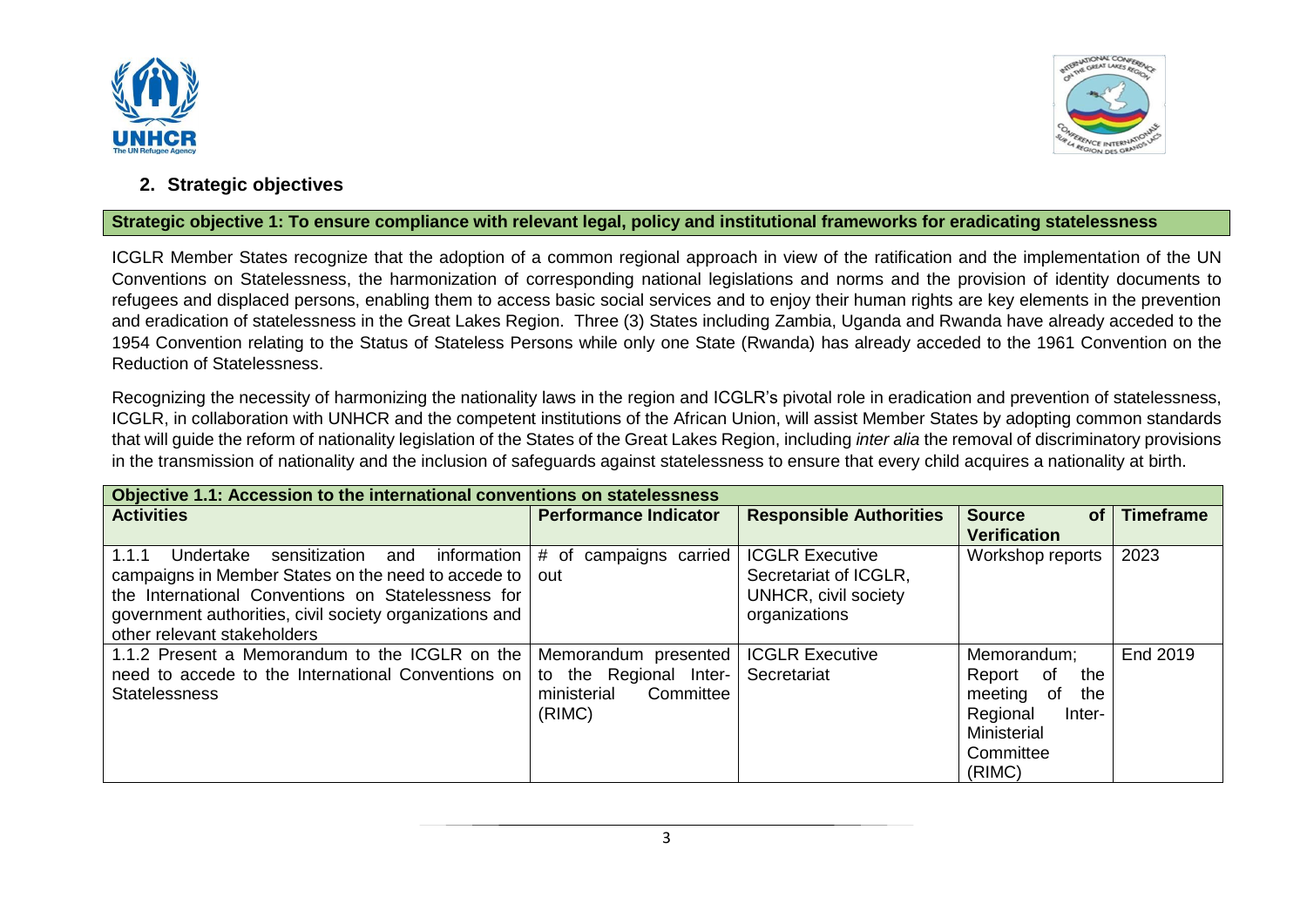



| Conventions<br>1.1.3 Accede to<br>UN.<br>the<br>two<br>.on<br>Statelessness and deposit instruments of accession.        | <b>of</b><br>accession<br>Acts<br>deposited;<br>Instruments of accession<br>deposited            | <b>ICGLR</b><br><b>States</b><br>Member<br>(excluding Rwanda)  | <b>ICGLR Executive</b><br>Secretariat                                                                                                   | 2023             |
|--------------------------------------------------------------------------------------------------------------------------|--------------------------------------------------------------------------------------------------|----------------------------------------------------------------|-----------------------------------------------------------------------------------------------------------------------------------------|------------------|
| <b>UN</b><br>1.1.4<br>Domesticate<br>Conventions<br>the<br><b>on</b><br>Statelessness.                                   | # national legislation on<br>nationality<br>revised<br>aligned with 1954 and<br>1961 Conventions | Member States with the<br>support of ICGRL and<br><b>UNHCR</b> | <b>ICGLR Executive</b><br>Secretariat                                                                                                   | 2023             |
| Objective 1.2: Develop a Regional Protocol for the prevention and eradication of statelessness                           |                                                                                                  |                                                                |                                                                                                                                         |                  |
| <b>Activities</b>                                                                                                        | <b>Performance Indicator</b>                                                                     | <b>Responsible Authorities</b>                                 | <b>Source</b><br><b>of</b><br><b>Verification</b>                                                                                       | <b>Timeframe</b> |
| 1.2.1 Draft a legal instrument on Prevention and<br><b>Eradication of Statelessness.</b>                                 | Availability<br>of<br>legal<br>instrument                                                        | <b>ICGLR Executive</b><br>Secretariat                          | Draft<br>legal<br>instrument                                                                                                            | 2020             |
| 1.2.2 Organize a meeting of experts to validate the<br>draft legal instrument.                                           | Expert<br>meeting<br>organized                                                                   | <b>ICGLR Executive</b><br>Secretariat                          | Report of meeting<br>legal experts                                                                                                      | 2021             |
| 1.2.3 Submit the legal instrument to the Regional Inter-<br><b>Ministerial Conference</b>                                | Submission of the draft<br>legal instrument                                                      | <b>ICGLR Executive</b><br>Secretariat                          | of<br>Report<br>ministerial<br>meeting                                                                                                  | 2022             |
| 1.2.4 Submit adopted<br>legal<br>instrument to<br>the<br>authorities of Heads of States and Governments for<br>signature | Signature of<br>the legal<br>instrument                                                          | <b>ICGLR Executive</b><br>Secretariat                          | Publication of the<br>legal instrument of<br>the<br>legal<br>instrument in the<br>official gazette of<br>Member<br>each<br><b>State</b> | 2023             |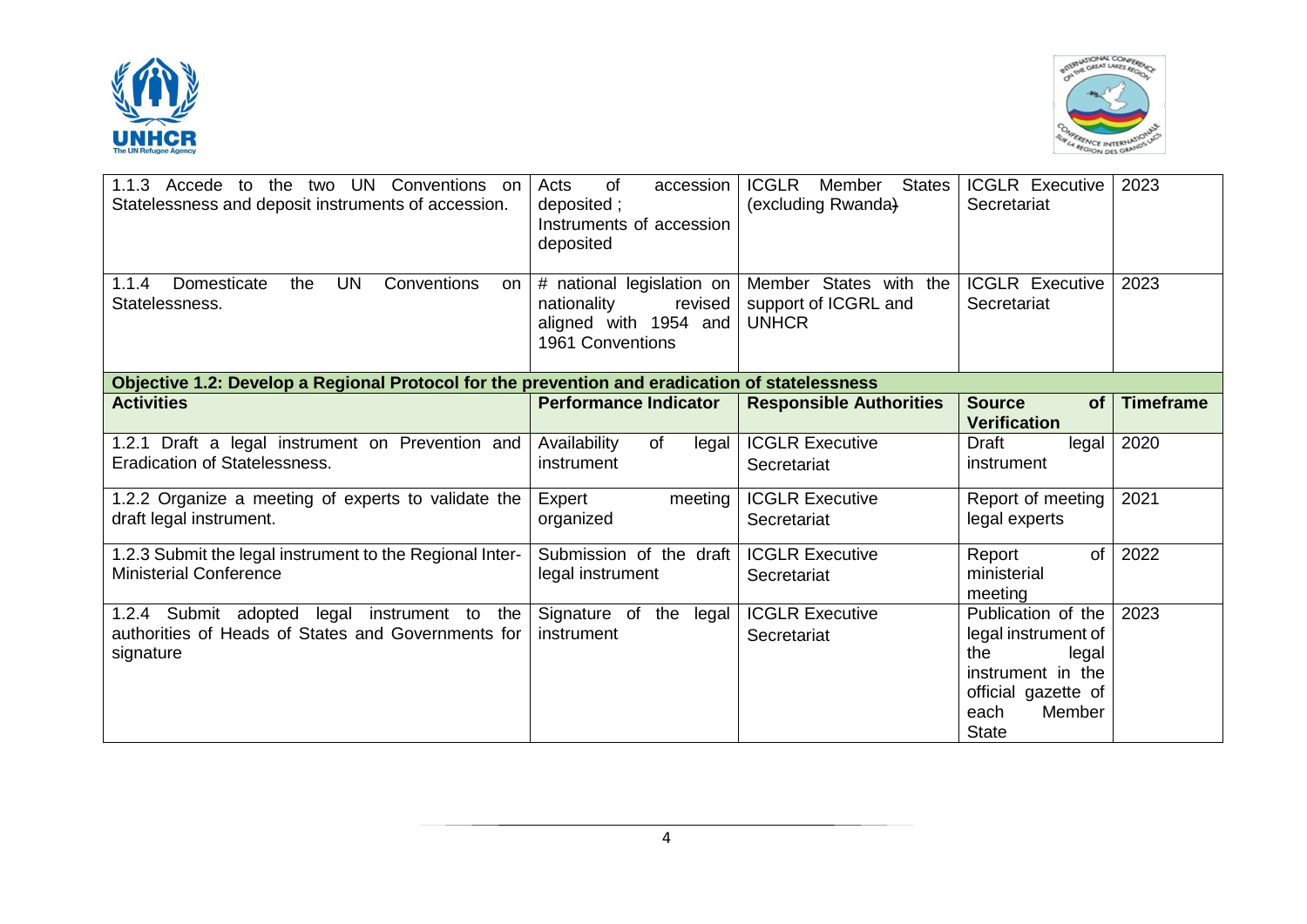



#### **Strategic objective 2: Strengthening data management systems for effective response to the challenges of statelessness**

There is no comprehensive information available on the causes of statelessness and the number and profile of stateless persons in the Great Lakes Region. In view of the urgent need to obtain more concrete information about the sources of statelessness and the obstacles to acquisition of nationality as well as potential 'at risk' groups, the ICGLR, in collaboration with UNHCR, will develop a standard framework for the collection of data that will help Member States to comprehensively document the situation of statelessness in their respective countries.

| Objective 2.1: Research, analysis and dissemination of data                                                                                                                                                                                               |                                                                     |                                                                                                      |                                                         |                  |
|-----------------------------------------------------------------------------------------------------------------------------------------------------------------------------------------------------------------------------------------------------------|---------------------------------------------------------------------|------------------------------------------------------------------------------------------------------|---------------------------------------------------------|------------------|
| <b>Activities</b>                                                                                                                                                                                                                                         | <b>Performance Indicator</b>                                        | <b>Responsible Authorities</b>                                                                       | <b>Source</b><br><b>of</b><br><b>Verification</b>       | <b>Timeframe</b> |
| 2.1.1 Conduct a regional study on statelessness,<br>assessing obstacles to acquisition of nationality,<br>including birth registration, gender issues and access<br>to proof of nationality by people residing in the country<br>and outside the country. | Study<br>obstacles<br>on<br>conducted;<br>technical<br>meeting held | National Coordination and<br>Collaboration Mechanism,<br><b>UNHCR</b>                                | Study published,<br>recommendations<br>report published | 2021             |
| 2.1.2. Organize a meeting to validate the study.                                                                                                                                                                                                          | Validation meeting held                                             | National Coordination and<br>Collaboration Mechanism,<br>UNHCR,<br>civil<br>society<br>organisations | Meeting report                                          | 2021             |
| 2.1.3 Develop a reference framework for national<br>studies on statelessness.                                                                                                                                                                             | Availability of<br>reference<br>framework                           | National Coordination and<br>Collaboration Mechanism,<br><b>UNHCR</b>                                | Reference<br>framework on<br>national studies           | 2020             |
| 2.1.4 Organize a meeting to validate<br>reference<br>framework for national studies.                                                                                                                                                                      | Validation meeting held                                             | National Coordination and<br>Collaboration Mechanism,<br><b>UNHCR</b>                                | Meeting report                                          | 2020             |
| Objective 2.2: Institutionalize collection and dissemination of data on statelessness                                                                                                                                                                     |                                                                     |                                                                                                      |                                                         |                  |
| <b>Activities</b>                                                                                                                                                                                                                                         | <b>Performance Indicator</b>                                        | <b>Responsible Authorities</b>                                                                       | <b>Source</b><br><b>of</b><br><b>Verification</b>       | <b>Timeframe</b> |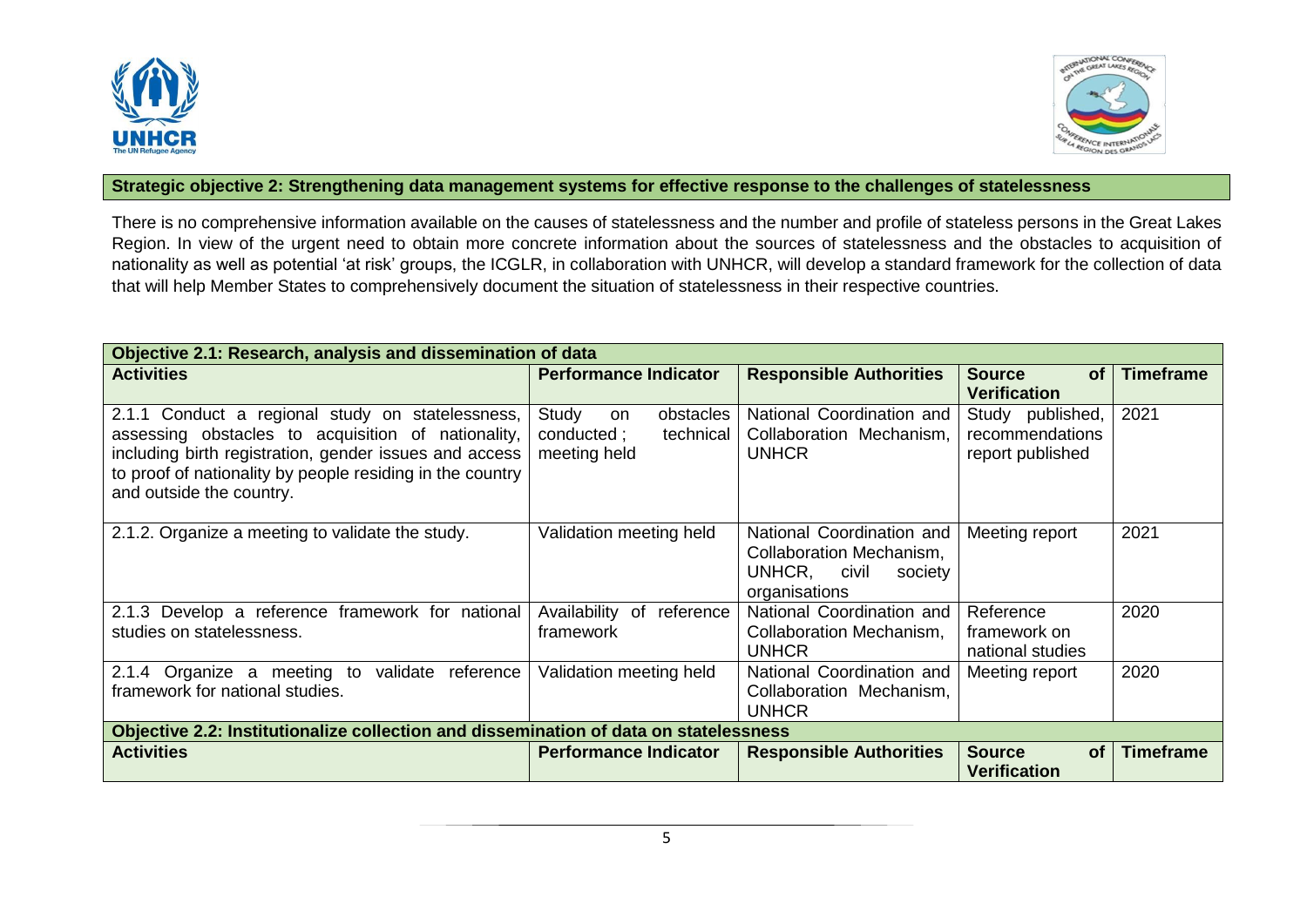



| 2.2.1 Develop a standard methodology for data<br>collection on statelessness including during national<br>population censuses.                | Availability of<br>standard<br>methodology                                                                                               | National Coordination and<br>Collaboration Mechanism.<br>UNHCR        | Standard<br>methodology             | 2021    |
|-----------------------------------------------------------------------------------------------------------------------------------------------|------------------------------------------------------------------------------------------------------------------------------------------|-----------------------------------------------------------------------|-------------------------------------|---------|
| 2.2.2 Organize a validation meeting.                                                                                                          | Availability of report of<br>validation meeting                                                                                          | National Coordination and<br>Collaboration Mechanism,<br><b>UNHCR</b> | Report of<br>validation<br>meeting  | 2021    |
| 2.2.3 Organize training of national agencies of<br>statistics on data collection on statelessness taking<br>gender issues into consideration. | #<br>of<br>training<br>sessions<br>organized;<br># of personnel trained                                                                  | <b>ICGLR Executive</b><br>Secretariat,<br><b>UNHCR</b>                | Training reports                    | 2021    |
| 2.2.4 Integrate the findings and recommendations of<br>the above study (Objective 2.1) in the national action<br>plans on statelessness.      | -Technical<br>meeting<br>organized at<br>national<br>level,<br>-Revised national action<br>based<br>plan<br><sub>on</sub><br>conclusions | National Coordination and<br>Collaboration Mechanism,<br><b>UNHCR</b> | Revised<br>national<br>action plans | 2022    |
| 2.2.5 Establish a regional database on statelessness                                                                                          | Database<br>established<br>and functional                                                                                                | <b>ICGLR Executive</b><br>Secretariat                                 | Database                            | Ongoing |

## **Strategic objective 3: Establish strategic and operational monitoring and follow up mechanisms**

In order to assess progress and achievements in the implementation of the commitments made in the framework of durable solutions to the humanitarian, social and environmental questions in the Great Lakes Region (august 2006), monitoring and follow-up mechanisms will be put in place at the national and regional level, including all stakeholders involved in the fight against statelessness. The ICGLR and UNHCR support Member States with capacity-building measures and by sharing best practices.

| Objective 3.1: Ensure that all states and key stakeholders have effective and operational focal points |                    |                    |                     |                  |
|--------------------------------------------------------------------------------------------------------|--------------------|--------------------|---------------------|------------------|
| <b>Activities</b>                                                                                      | <b>Performance</b> | Responsible        | οf<br><b>Source</b> | <b>Timeframe</b> |
|                                                                                                        | <b>Indicator</b>   | <b>Authorities</b> | Verification        |                  |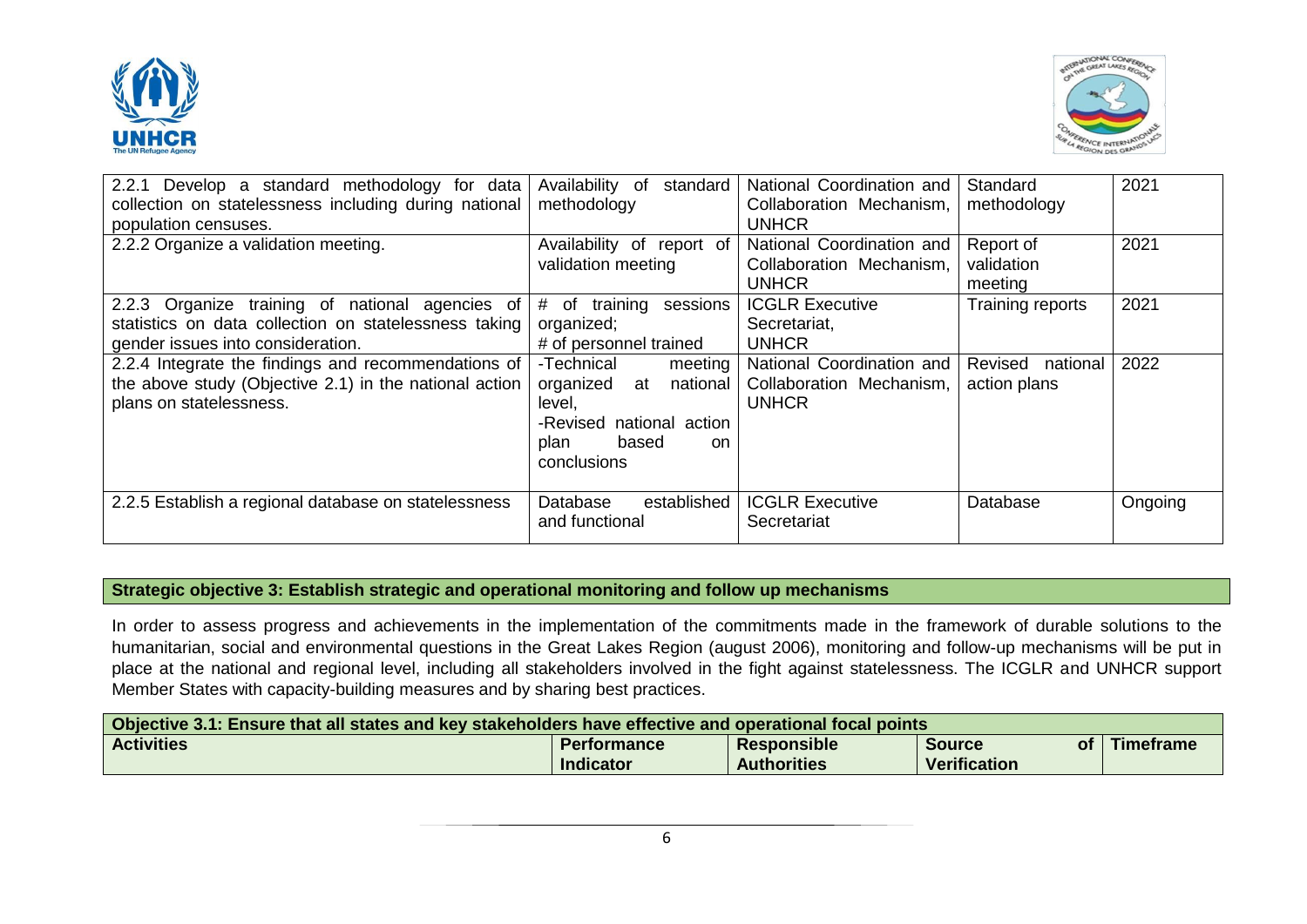



| 3.1.1<br>Designate<br>Government<br>Points<br>Focal<br><b>on</b><br>statelessness and inform UNHCR and ICGLR Secretariat<br>by note verbale.        | Government Focal<br>Points<br><b>on</b><br>statelessness<br>appointed;<br>-UNHCR and ICGLR<br>notified | National Coordination<br>Collaboration<br>and<br>Mechanism                                                      | Note verbale                                      | 2017<br>Done     |
|-----------------------------------------------------------------------------------------------------------------------------------------------------|--------------------------------------------------------------------------------------------------------|-----------------------------------------------------------------------------------------------------------------|---------------------------------------------------|------------------|
| 3.1.2 Develop terms of reference for the Government<br><b>Focal Points.</b>                                                                         | -Technical<br>meeting<br>held;<br>-TORs<br>developed<br>shared<br>and<br>with<br><b>States</b>         | <b>ICGLR</b><br>Executive<br>Secretariat, UNHCR                                                                 | <b>TORs</b>                                       | 2018<br>Done     |
| Provide<br>training<br>statelessness<br>3.1.3<br>the<br>to<br>on<br><b>Government Focal Points.</b>                                                 | training<br>Annual<br>delivered;<br>of<br>#<br>focal<br>points<br>trained                              | <b>ICGLR</b><br>Executive<br>Secretariat, UNHCR                                                                 | Training reports                                  | 2018<br>Done     |
| 3.1.4 Convene regular meetings with the Focal Points to<br>share best practices, inform strategies and policies and<br>to assess progress.          | At least one meetings<br>conducted per year                                                            | <b>National Coordination</b><br>and Collaboration<br>Mechanism,<br><b>ICGLR Executive</b><br>Secretariat, UNHCR | Meeting reports                                   | 2019<br>Done     |
| 3.1.5 Designate officially a structure/ resource person<br>within ICGLR as regional focal point on statelessness.                                   | <b>ICGLR</b><br>focal<br>point<br>Member<br>appointed,<br>States and UNHCR<br>notified                 | <b>ICGLR Executive</b><br>Secretariat                                                                           | Note verbale                                      | 2017<br>Done     |
| Objective 3.2: Ensure that all States adopt and implement a plan of action on the eradication of statelessness based on harmonized<br>methodologies |                                                                                                        |                                                                                                                 |                                                   |                  |
| <b>Activities</b>                                                                                                                                   | <b>Performance</b><br><b>Indicator</b>                                                                 | <b>Responsible</b><br><b>Authorities</b>                                                                        | <b>Source</b><br><b>of</b><br><b>Verification</b> | <b>Timeframe</b> |
| 3.2.1<br>Develop standardized methodologies for the<br>development and adoption of national action plans.                                           | Technical<br>meeting<br>held;<br>methodology                                                           | <b>ICGLR Executive</b><br>Secretariat,<br>UNHCR,                                                                | Methodology shared                                | 2018<br>done     |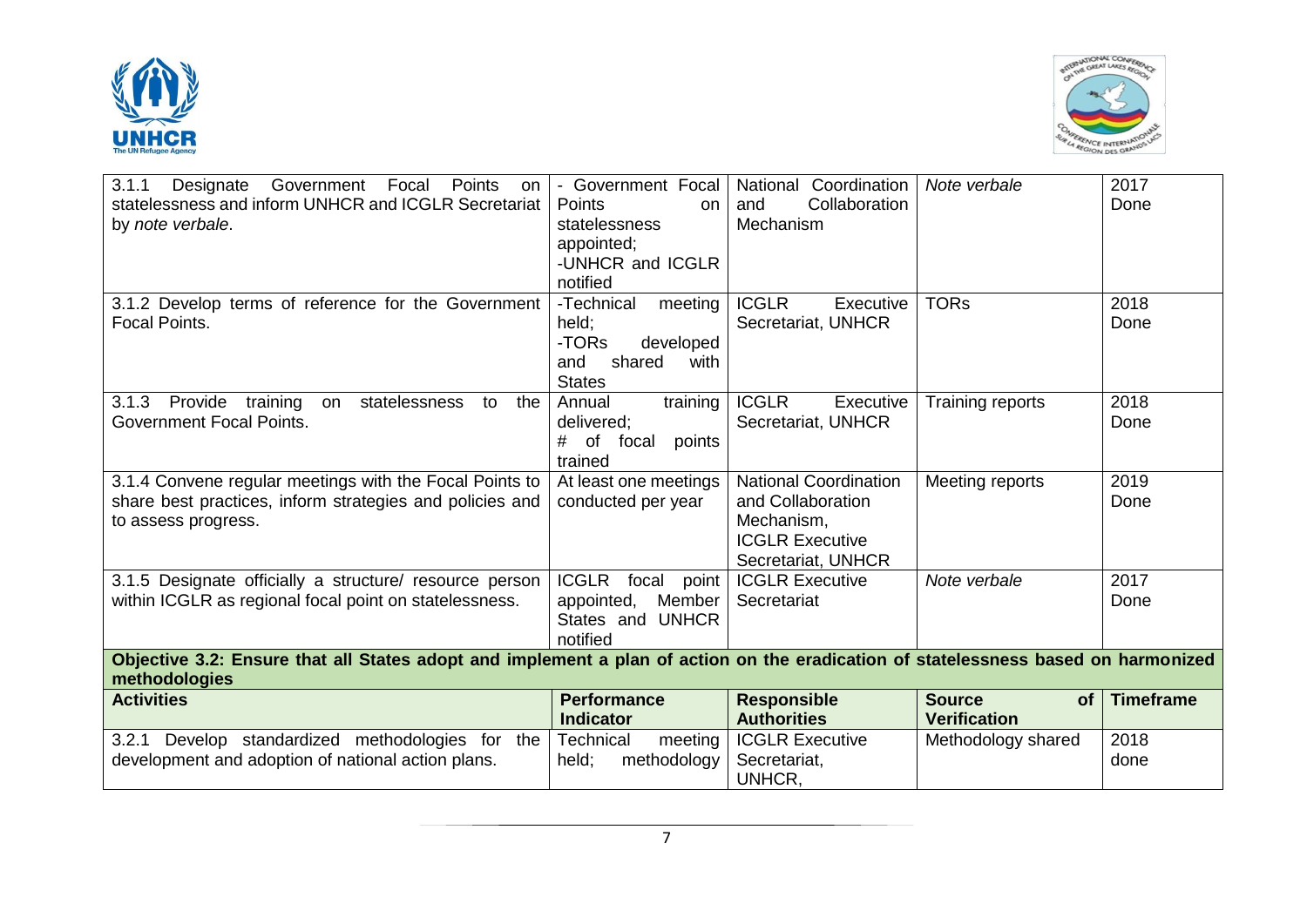



|                                                                                                                                                                                                                                                                                                                       | developed<br>and<br>disseminated                                                                                                            | <b>National Coordination</b><br>and Collaboration<br>Mechanism                             |                                                   |                  |
|-----------------------------------------------------------------------------------------------------------------------------------------------------------------------------------------------------------------------------------------------------------------------------------------------------------------------|---------------------------------------------------------------------------------------------------------------------------------------------|--------------------------------------------------------------------------------------------|---------------------------------------------------|------------------|
| 3.2.2 Deliver training on development of national action<br>plans for national focal points and national committees on<br>the eradication of statelessness.                                                                                                                                                           | #<br>of<br>trainings<br>delivered;<br># of countries where<br>trainings took place                                                          | <b>ICGLR Executive</b><br>Secretariat,<br><b>UNHCR</b>                                     | Training reports                                  | 2020             |
| 3.2.3 Adopt national action plans on the eradication of<br>statelessness.                                                                                                                                                                                                                                             | # of countries that<br>adopted<br>have<br>national action plans                                                                             | <b>National Coordination</b><br>and Collaboration<br>Mechanism (Member<br>States of ICGRL) | Publication<br>of state<br>policies               | 2020             |
| 3.2.4 Develop and maintain an e-learning resource centre<br>for Member States as a means of ensuring information<br>sharing and capacity building.                                                                                                                                                                    | available<br>Webpage<br>and<br>regularly<br>updated                                                                                         | <b>ICGLR Executive</b><br>Secretariat,<br>UNHCR, civil society<br>organisations            | Webpage                                           | 2023             |
| 3.2.5 Develop specific methodologies in relevant areas in<br>support of Member States' implementation of their action<br>plans (in the areas of legislative reform and Model Laws,<br>linkage between local services for efficient birth<br>registration, determination of nationality in trans-border<br>areas etc.) | -Technical meetings<br>with ICGLR, UNHCR,  <br>Government<br>and<br>Focal Points held;<br>-# of methodologies<br>developed<br>and<br>shared | <b>ICGLR Executive</b><br>Secretariat, UNHCR                                               | Methodologies shared                              | 2021             |
| Objective 3.3: Institutionalize monitoring and evaluation mechanisms                                                                                                                                                                                                                                                  |                                                                                                                                             |                                                                                            |                                                   |                  |
| <b>Activities</b>                                                                                                                                                                                                                                                                                                     | <b>Performance</b><br><b>Indicator</b>                                                                                                      | <b>Responsible</b><br><b>Authorities</b>                                                   | <b>Source</b><br><b>of</b><br><b>Verification</b> | <b>Timeframe</b> |
| 3.3.1 Develop a standard reporting template on the<br>implementation of the national action plans.                                                                                                                                                                                                                    | -Technical<br>meeting<br>held:                                                                                                              | <b>ICGLR Executive</b><br>Secretariat,                                                     | Report template                                   | 2019             |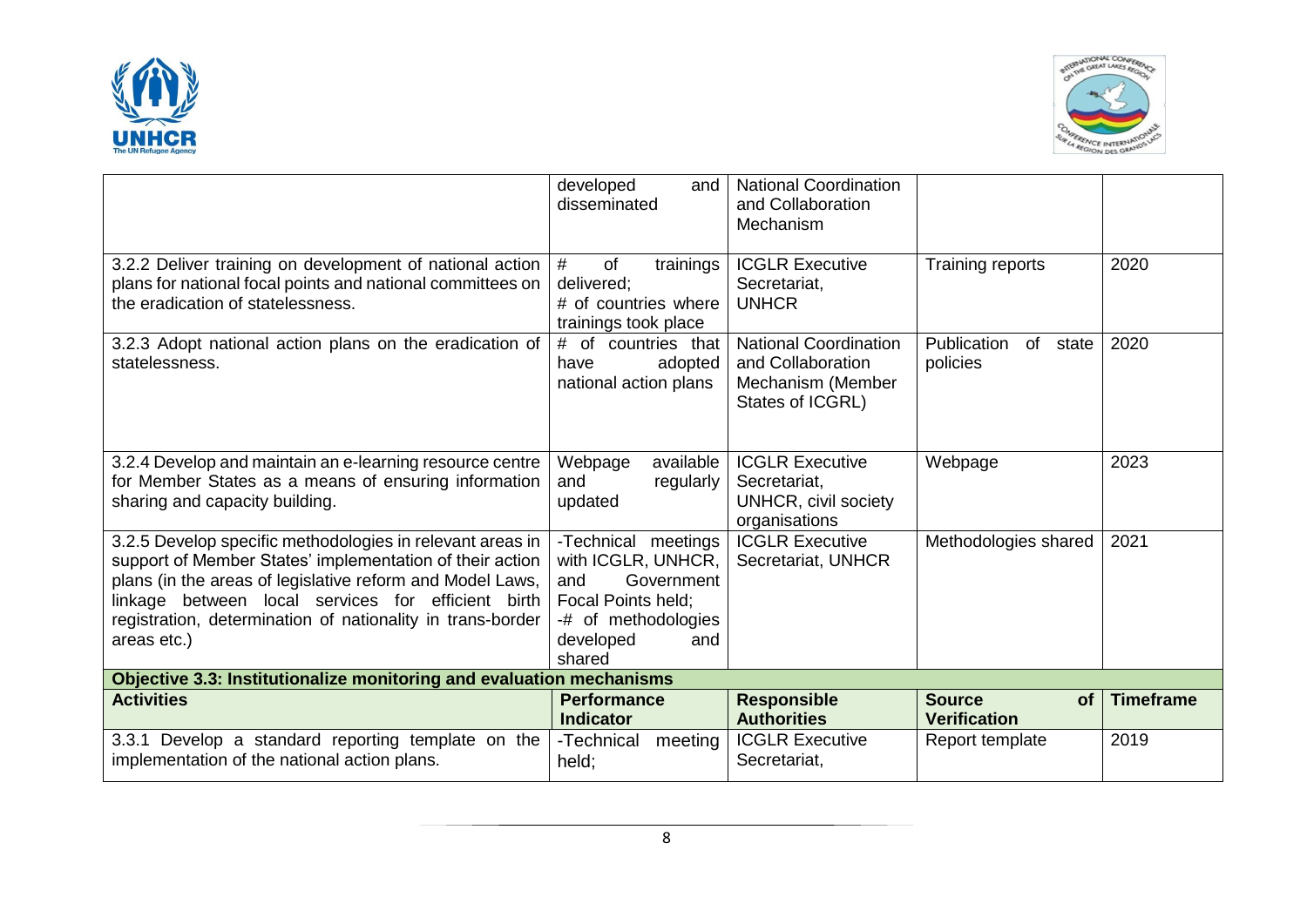



|                                                                                                                                                                                                              | -Template developed<br>and shared                      | <b>ICGLR Member</b><br>States, and UNHCR                                                                                                                                |                                 |                                       |
|--------------------------------------------------------------------------------------------------------------------------------------------------------------------------------------------------------------|--------------------------------------------------------|-------------------------------------------------------------------------------------------------------------------------------------------------------------------------|---------------------------------|---------------------------------------|
| 3.3.2 Convene a yearly follow-up conference to review<br>the progress in the implementation of the Action Plan.                                                                                              | Conference held;<br># and functions of<br>participants | Commission in charge<br>of humanitarian and<br>social issues of the<br><b>ICGLR, ICGLR</b><br><b>Executive Secretariat,</b><br><b>ICGLR Member</b><br>States, and UNHCR | Outcome document                | Continued on<br>annual basis          |
| 3.3.3 File periodic reports on the implementation of the<br>national action plans during the yearly follow-up<br>conference.                                                                                 | # of States reporting;<br># of reports received        | <b>ICGLR Member States</b>                                                                                                                                              | Reports                         | Continued on<br>annual basis          |
| 3.3.4 Report on nationality and statelessness to ICGLR<br>parliamentary sessions once a year                                                                                                                 | # of States reporting;<br># of reports received        | <b>ICGLR Member States</b>                                                                                                                                              | Reports                         | Continued on<br>annual basis          |
| 3.3.5 Synthesize and analyse Member States' annual<br>reports on implementation of action plans and provide<br>feedback and guidance for Member States.                                                      | Analysis conducted;<br>feedback provided               | <b>ICGLR</b><br>Executive<br>Secretariat and<br><b>UNHCR</b>                                                                                                            | Analysis and<br>feedback report | Continued on<br>annual basis          |
| 3.3.6 Organize annual meetings to review reports of civil<br>society organisations on statelessness (combined with<br>$3.3.2$ ).                                                                             | # of meetings<br>organized                             | Commission in charge<br>of humanitarian and<br>social issues of the<br><b>ICGLR, Civil Society</b><br>Organisations, and<br><b>UNHCR</b>                                | Reports                         | Continued on<br>annual basis          |
| 3.3.7 Organize meetings once a year between UNHCR<br><b>ICGLR</b><br>Secretariat<br>Executive<br>evaluate<br>to<br>and<br>implementation of the action plan of ICGLR on the<br>eradication of statelessness. | # of meetings held                                     | Commission in charge<br>of humanitarian and<br>social issues of the<br>ICGLR.<br><b>ICGLR</b><br>Executive Secretariat,                                                 | Meeting reports                 | Continued on<br>annual<br>an<br>basis |